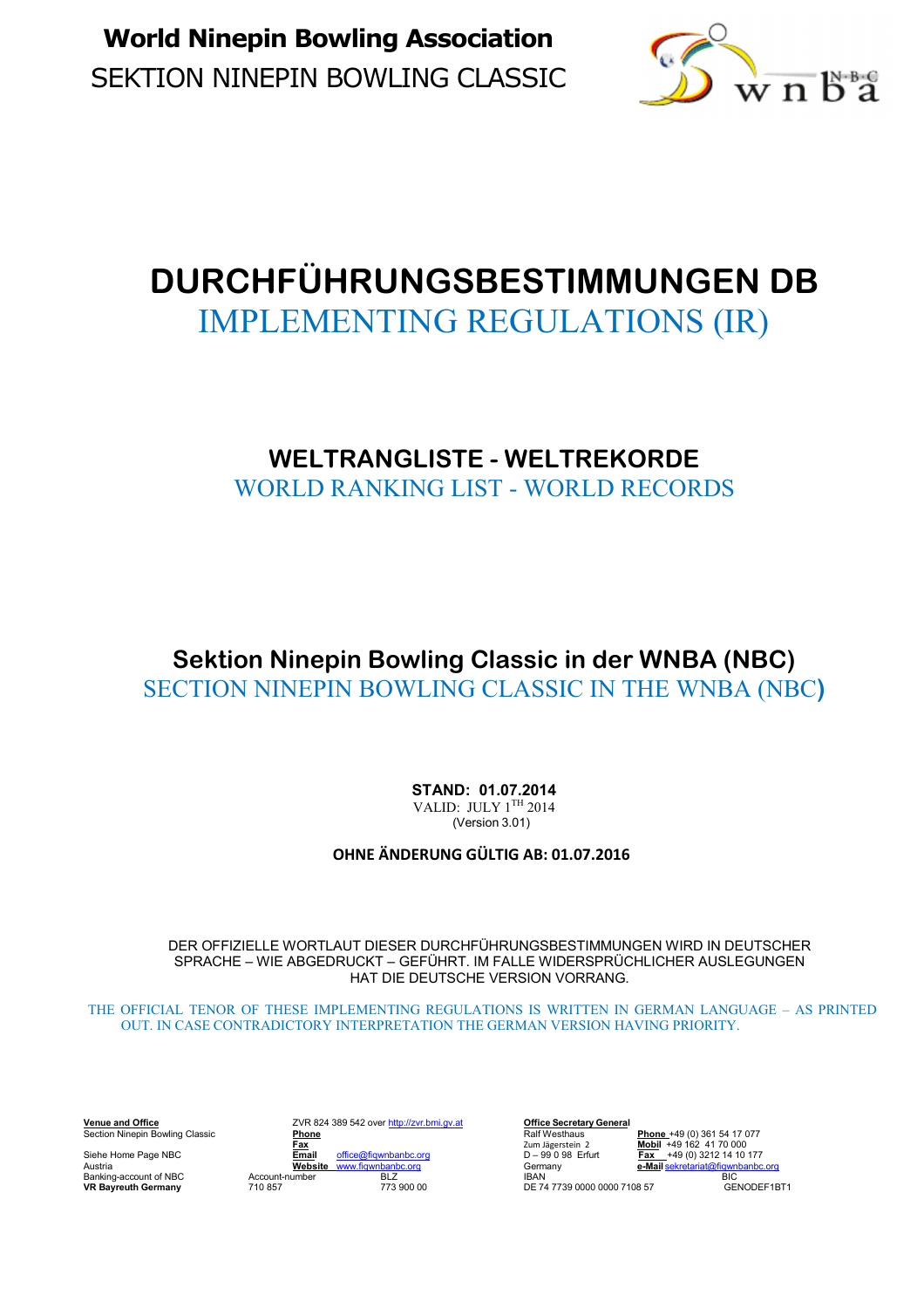

- **1. Weltrangliste und Grand Prix Turnierrangliste**
- **1.1 Führung der Ranglisten** Die NBC führt eine Weltrangliste und eine The NBC keeps a World Ranking List and a<br>Grand Prix Rangliste die ständig fortgeschrie-<br>Grand Prix Ranking List, which will updated ben werden. **permanently.**
- **1.2 Veranstaltungen mit Ranglistenpunkten** Ranglistenpunkte werden bei folgenden Veranstaltungen vergeben, und zwar execution of the series:
	-
	-
	- kal, Europapokal, NBC-Pokal)<br>Champions League Ninepin Classic (Champions League Ninep (Champions League Ninep
	- ac) Champions League Ninepin Classic ac) Champions League Ninepin Classic (Semi- (Halbfinale und Finale)
	-
	- Punkte zur Grand Prix Rangliste<br>Grand Prix Turniere der Gruppen A, B und Grand Prix Tourneys of groups A, B
		- Durchführung der NBC gemeldet wurden. months before the carrying out.

### **1.3 Grand Prix Gruppenzuordnungen**

Den Gruppen nach Ziffer 1.2 Buchstabe b) werden folgende Grand Prix Ranglistenplätze zugeordnet:

| A             | 1 bis 16  | 1 to 16  |
|---------------|-----------|----------|
| B             | 17 bis 32 | 17 to 32 |
| $\mathcal{C}$ | - ah 33   | from 33  |

Die Gruppenzuordnung ist maßgebend für die The assignment to the groups is decisive for Einordnung der Turniere (Ziffer 1.2 Buchstabe the classification of tourneys (figure 1.2 letter b). b).

### **1.4 Grand Prix Turnierbewertung**

Die Zuordnung der Grand Prix Turniere nach Ziffer 1.2 Buchstabe b) ergibt sich wie folgt: figure 1.2 letter b) results as follows: a) Kategorie A, wenn and a strong and a) Category A, if take

- - Rang 1 24 oder mindestens 4 einen Rang  $1 - 32$ ,
	- ° bei 16 Teilnehmern mindestens 3 einen Rang 1 - 24 und mindestens 3 einen Rang 25 – 48,
	- ° bei 32 Teilnehmern mindestens 3 einen Rang 1 - 24 und mindestens 5 einen Rang ab 25
- der Grand Prix Rangliste belegen.
- b) Kategorie B, wenn
	- ° bei 8 Teilnehmern mindestens 2 einen Rang 17 – 32,
	- ° bei 16 Teilnehmern mindestens 2 einen Rang 17 - 32 und mindestens 2 einen Rang 33 – 48,
	- ° bei 32 Teilnehmern mindestens 2 einen Rang 17 - 32 und mindestens 4 einen Rang ab 33
	- der Grand Prix Rangliste belegen.
- **1. World Ranking List and Grand Prix Tourney's Ranking List**
- **1.1 Keep of Ranking Lists**

Grand Prix Ranking List, which will updated

### **1.2 Events with Ranking List Points**

Ranking list points will award at following

- a) Punkte zur Weltrangliste and the state and the World Ranking List
- aa) Weltmeisterschaften Damen und Herren aa) World Championships Women and Men
- ab) NBC-Mannschaftswettbewerben (Weltpo- ab) NBC Team's Competitions (World Cup,
	-
- ad) Weltpokal Einzel Damen und Herren and ad) Single's World Cup Women and Men<br>
b) Punkte zur Grand Prix Rangliste and Prix Rangliste and Prix Ranking List
	- Grand Prix Turniere der Gruppen A, B und Grand Prix Tourneys of groups A, B and C, C, wenn diese mindestens drei Monate vor fit they were entered to NBC minimum three if they were entered to NBC minimum three

### **1.3 Assignment to the Grand Prix Groups**

The groups by figure 1.2 letter b) are assigned following Grand Prix Ranking List Places:

 $C$  ab 33. C from 33.

### **1.4 Grand Prix Tourney's Evaluation**

The classification of Grand Prix Tourneys by

- 
- bei 8 Teilnehmern mindestens 2 einen and <sup>°</sup> with 8 competitors minimum 2 a rank 1 24 or minimum 4 a rank  $1 - 32$ .
	- ° with 16 competitors minimum 3 a rank 1 24 and minimum 3 a rank  $25 - 48$ .

° with 32 competitors minimum 3 a rank 1 – 24 and minimum 5 a rank from 25

of Grand Prix Ranking List.

- b) Category B, if take
	- ° with 8 competitors minimum 2 a rank 17 32,
	- ° with 16 competitors minimum 2 a rank 17  $-32$  and minimum 2 a rank  $33 - 38$ ,
	- ° with 32 competitors minimum 2 a rank 17 – 32 and minimum 4 a rank from 33

of Grand Prix Ranking List.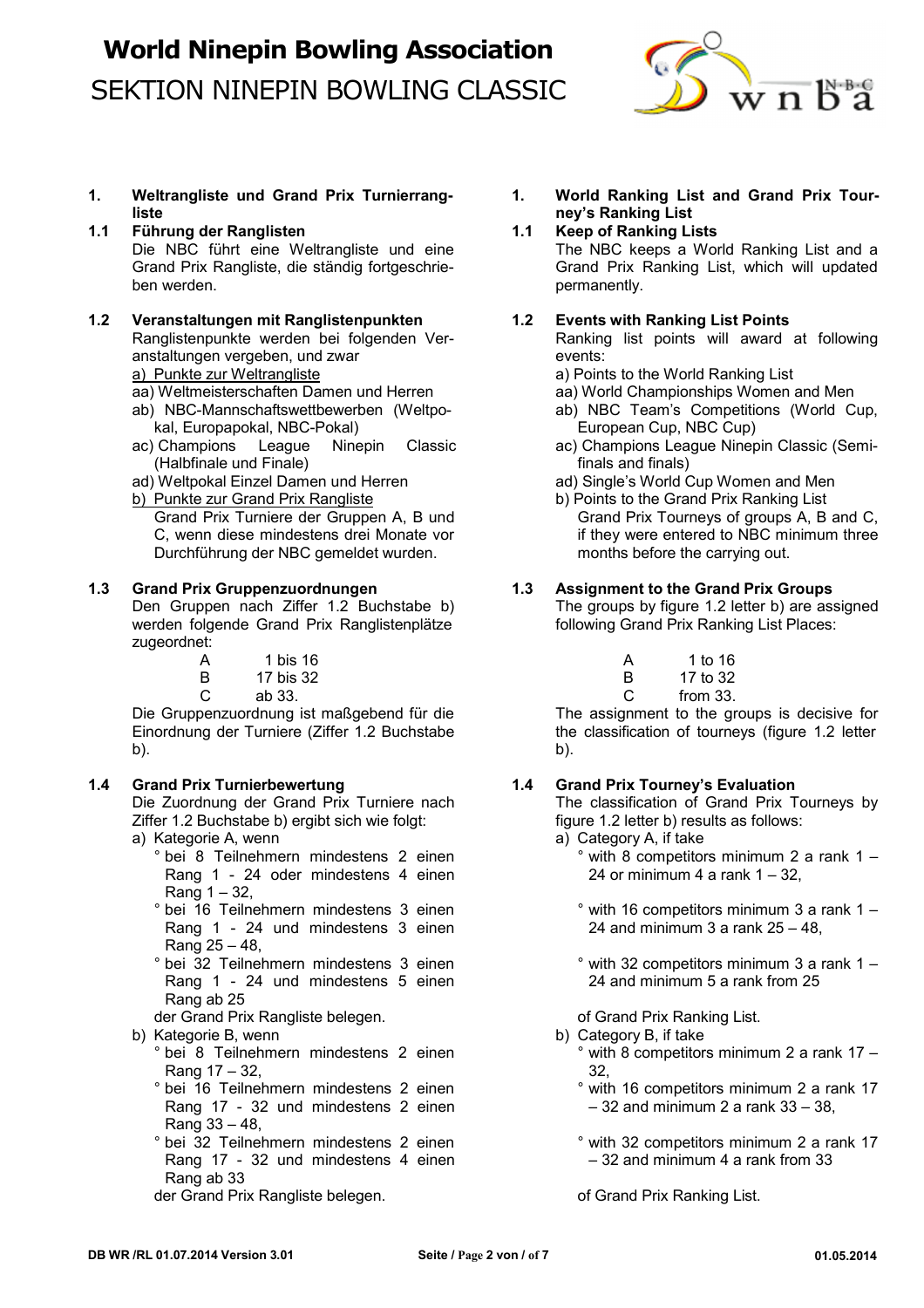

- c) Kategorie C, wenn
	- ° bei 8 Teilnehmern mindestens 2 einen Rang 33 – 48
	- ° bei 16 Teilnehmern mindestens 3 einen Rang 33 – 48
	- ° bei 32 Teilnehmern mindestens 4 einen Rang 33 - 48

der Grand Prix Rangliste belegen.

Nehmen Teilnehmer der Gruppe A (1 - 16) und/oder B (17 - 32) an einem Grand Prix Turnier der Kategorie B oder C teil, so werden diese Plätze auf die Ränge 17 - 32 beziehungsweise 33 - 48 angerechnet.

Maßgebender Zeitpunkt für die Zuordnung der Spieler zu den Grand Prix Turnierbewertungen A, B oder C ist der Tag der Ausschreibung des Wettbewerbs. Nachträgliche Veränderungen in der Grand Prix Rangliste bleiben unberücksichtigt.

### **1.5 Ranglistenpunkte**

### **1.5.1 Weltranglistenpunkte**

Weltranglistenpunkte werden entsprechend der Platzierung im jeweiligen Wettbewerb wie folgt vergeben.

**1.5.1.1 Anzahl der Punkte für Weltranglistenwettbewerben**

Hierzu siehe Anlage zu diesen DB.

#### **1.5.1.2 Reihung zur Punktevergabe**

a) *Weltmeisterschaft Damen und Herren aa) Mannschaftswettbewerbe*

Ranglistenpunkte nach erzielten besten Einzelergebnissen im gesamten Wettbewerb in absteigend sortierter Reihenfolge. Bei Kegelgleichheit gilt Ziffer 6.3.3 ISO. Die volle Wurfzahl muss gespielt sein.

#### *ab) Einzelwettbewerbe (Einzel Classic und Einzel Sprint und Tandem / Mixed)*

Ranglistenpunkte nach der Platzierung im Wettbewerb. Reihung bei Ausscheiden zunächst entsprechend der beendeten Runde und innerhalb dieser jeweils nach der in dieser Runde gespielten Anzahl an Kegel in absteigend sortierter Reihenfolge nach Ziffer 6.3.3 ISO.

- c) Category C, if take
	- ° with 8 competitors minimum 2 a rank 33 48,
	- ° with 16 competitors minimum 3 a rank 33  $-48$
	- ° with 32 competitors minimum 4 a rank 33 - 48
	- of World Ranking List.

If competitors of group A (1 - 16) and/or B (17 - 32) take part in a Grand Prix Tourney of category B or C, so are balance these places with the ranks  $17 - 32$  respectively  $33 - 48$ .

Decisive moment of assignment of players to the evaluations of Grand Prix Tourneys A, B or C is the day of invitation to competitions. Later changes in the Grand Prix Ranking List don't take into account.

### **1.5 Ranking List Points**

#### **1.5.1 World Ranking List Points**

World Ranking List Points are to award in accordance with the ranking of respective competition as follows.

#### **1.5.1.1 Number of points for World Ranking List Competitions**

About this looks to Appendix of these IR.

#### **1.5.1.2 Order of placing to assignment of points**  a) World Championships Women and Men

#### *aa) Team's Competitions*

Ranking list points by scored best single's results at total competition sorted descent order of placing. If it is given equality of pins figure 6.3.3 ISO is valid. The total number of balls has to be played.

#### *ab) Single's competitions (Single Classic and Single Sprint and Tandem / Mixed)*

Ranking list points by placement in the competition. Order of placing by elimination first in accordance with the finished round and within this each time by the number of pins played in this round sorted descent order of placing by figure 6.3.3 ISO.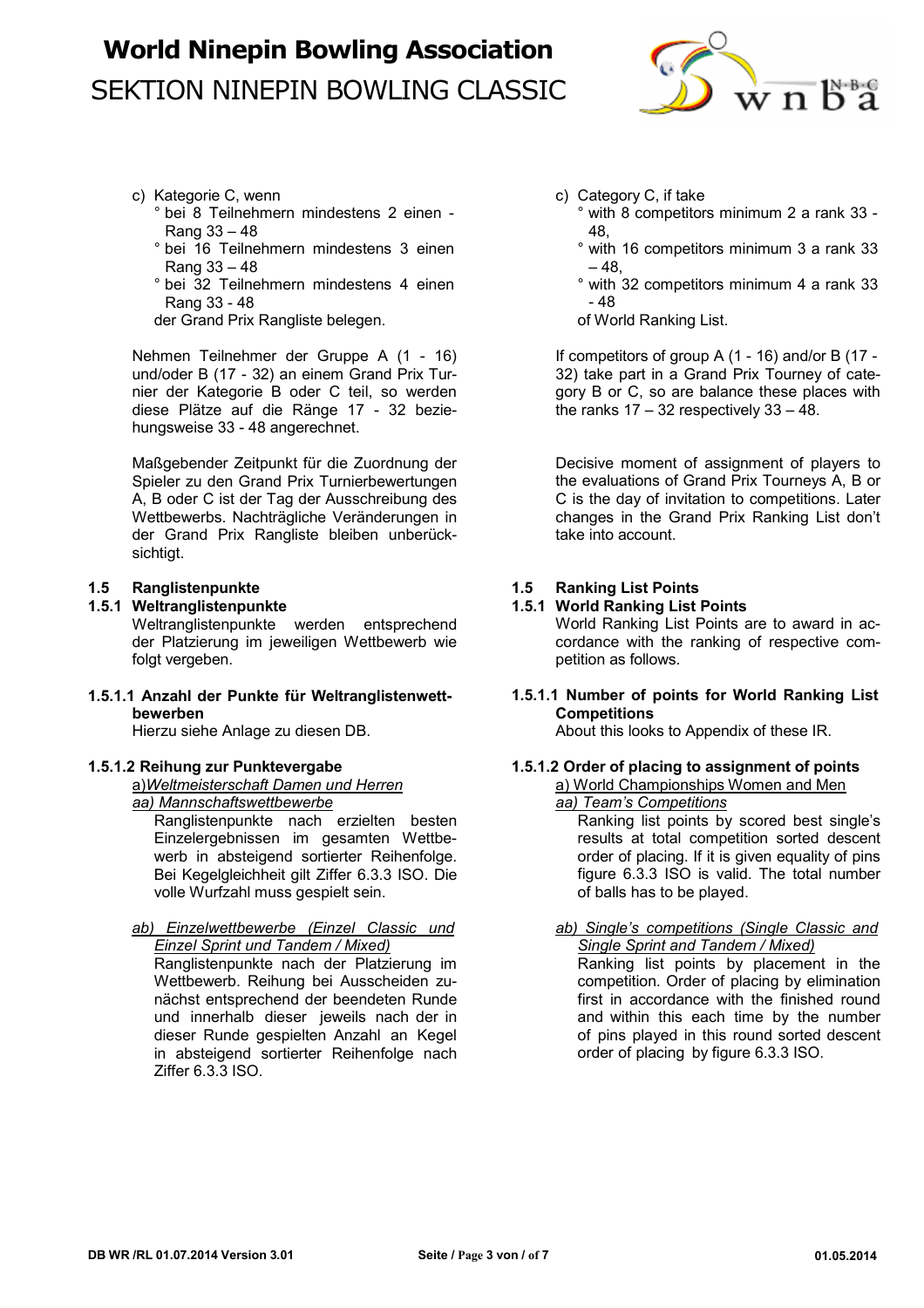

b) *NBC-Mannschaftsturniere* Ranglistenpunkte nach erzielten besten Einzelergebnissen im gesamten Wettbe- werb in absteigend sortierter Reihenfolge. Bei Kegelgleichheit gilt Ziffer 6.3.3 ISO. Die volle Wurfzahl muss gespielt sein.

#### c) *Champions League Ninepin Classic*

Ranglistenpunkte nach erzielten besten Einzelergebnisses im Finalturnier in absteigend sortierter Reihenfolge. Bei Kegelgleichheit gilt Ziffer 6.3.3 ISO. Die volle Wurfzahl muss gespielt sein.

### d) *Weltpokal Einzel Damen und Herren*

Ranglistenpunkte nach der Platzierung im Wettbewerb. Reihung bei Ausscheiden zunächst entsprechend der beendeten Runde und innerhalb dieser jeweils nach der in dieser Runde gespielten Anzahl an Kegeln in absteigend sortierter Reihenfolge nach Ziffer 6.3.3 ISO.

#### **1.5.2 Grand Prix Ranglistenpunkte**

Grand Prix Ranglistenpunkte werden nur vergeben, wenn der Athlet eine Ranglistenkarte erworben hat. Alle anderen Athleten werden mit 0 Punkten gewertet und in der Grand Prix Rangliste erfasst.

Grand Prix Ranglistenpunkte werden entsprechend der Platzierung im jeweiligen Wettbewerb wie folgt vergeben.

#### **1.5.2.1 Anzahl der Punkte für Grand Prix Turniere** Hierzu siehe Anlage zu diesen DB.

#### **1.5.2.2 Reihung zur Punktevergabe**

a)Platzierung nach erzielten Kegeln Ranglistenpunkte nach erzieltem Einzelergebnis in absteigend sortierter Reihenfolge. Bei Kegelgleichheit gilt Ziffer 6.3.3 ISO. Die volle Wurfzahl muss gespielt sein.

## b) *Platzierung bei gespielten K.O.-System*

Ranglistenpunkte nach der Platzierung im Wettbewerb. Reihung bei Ausscheiden zunächst entsprechend der beendeten Runde und innerhalb dieser jeweils nach der in dieser Runde gespielten Anzahl an Kegeln in absteigend sortierter Reihenfolge nach Ziffer 6.3.3 ISO.

#### *b) NBC Team's Tourneys*

Ranking list points by scored best single's results sorted get off at total competition. If the same number of pins is given figure 6.3.3 ISO is valid. The total number of balls has to be played.

#### c)*Champions League Ninepin Classic*

Ranking list points by scored best single's results sorted get off at Final Tourney. If the same number of pins is given figure 6.3.3 ISO is valid. The total number of balls has to be played.

#### d) *Single's World Cup Women and Men*

Ranking list points by placement in the competition. Ranking by elimination first in accordance with the finished round and within this each time by the number of pins played in this round sorted get off by figure 6.3.3 ISO.

### **1.5.2 Grand Prix Ranking List Points**

World ranking list points are awards only, if the athlete has purchased a Ranking List Card. All other athletes are scored with 0 points and register in the Grand Prix Ranking List.

Grand Prix Ranking List Points are to award in accordance with the ranking of respective competition as follows.

#### **1.5.2.1 Number of points for Grand Prix Tourneys** About this looks to Appendix of these IR.

### **1.5.2.2 Order of placing to assignment of points**

a)Order of placing by scored pins Ranking list points by scored single's result sorted get off. If the same number of pins is given figure 6.3.3 ISO is valid. The total number of balls has to be played.

b)Order of placing by played K.O.-System Ranking list points by placement in the competition. Ranking by elimination first in accordance with the finished round and within this each time by the number of pins played in this round sorted get off by figure 6.3.3 ISO.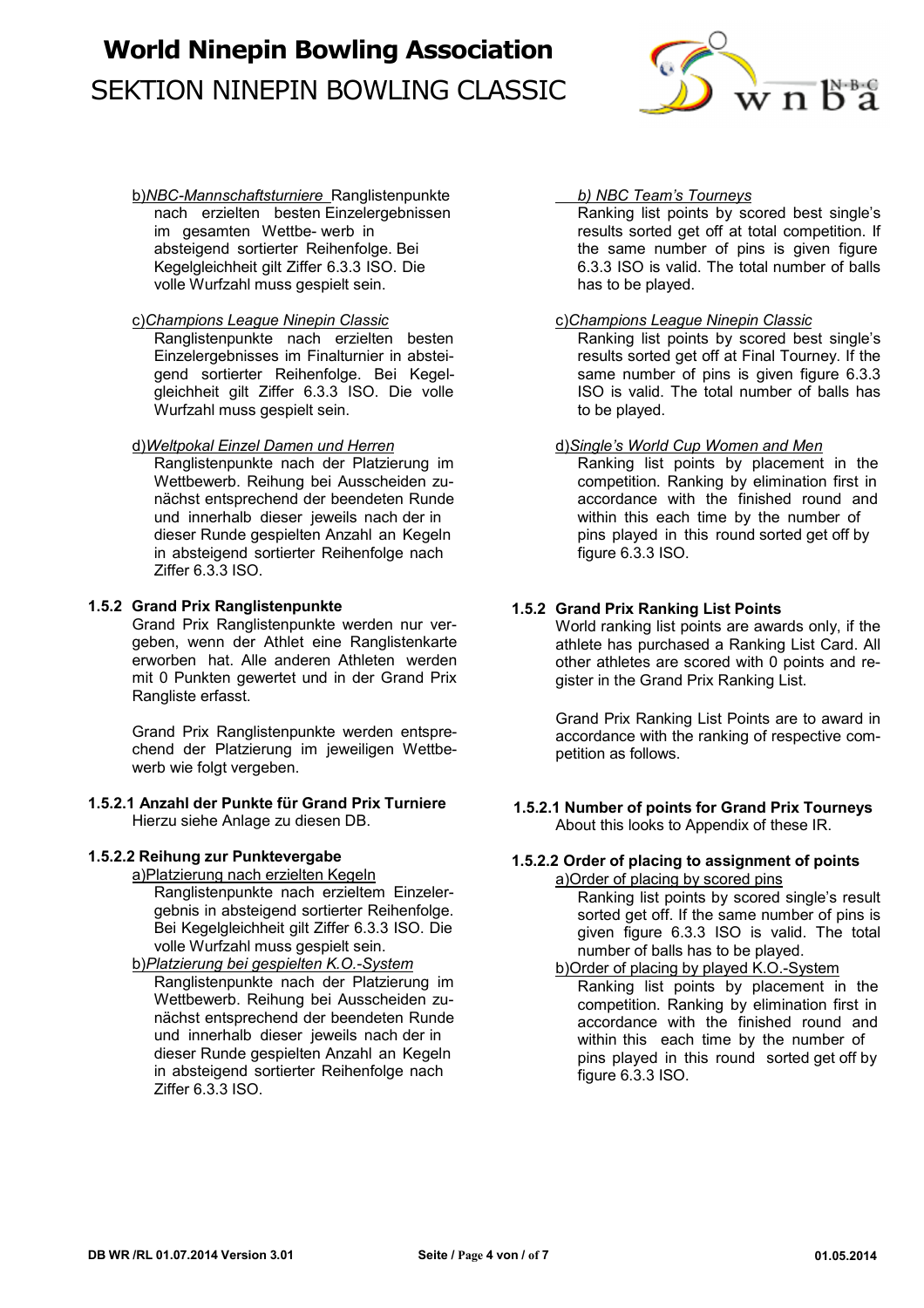

#### **1.6 Grand Prix Ranglistenkarten**

- a) Um Grand Prix Ranglistenpunkte zu erhalten muss eine Ranglistenkarte ausgestellt sein (siehe auch Ziffer 1.5.2)
- b) Teilnehmer an Grand Prix Turnieren ohne Ranglistenkarte müssen jeweils ein Startgeld an den Veranstalter entrichtet.
- c) Die Grand Prix Ranglistenkarte wird mit der Gültigkeit von zwei Jahren ab dem Ausstellungsdatum vom Office der NBC ausgestellt. Die Mitgliedschaft im Mitgliedsverband der NBC beziehungsweise in einer Untergliederung ist vom nationalen Verband zu bestätigen.
- d) Die Gebühren für die Grand Prix Ranglistenkarten sind in Ziffer 13.1.3 Finanz- und Reisekostenordnung NBC festgelegt.
- e) Will ein Spieler mit Grand Prix Turnierranglistenkarte Kategorie C an einem Turnier Kategorie A oder B teilnehmen, muss eine Ranglistenkarte Kategorie A oder B beantragt und ausgestellt sowie der Differenzbetrag der Gebühr nachgezahlt werden.

#### **1.7 Führung der Ranglisten**

- a) Die Weltrangliste und die Grand Prix Turnierrangliste werden im Office der NBC geführt und der neueste Stand spätestens vierteljährlich zum Quartalsbeginn veröffentlicht (Website: www.fiqwnbanbc.org).
- b) In den Ranglisten werden die Punkte der Athleten auf die Dauer von zwei Jahren erfasst. Liegt ein Wettbewerb länger als zwei Jahre zurück, werden die berücksichtigten Punkte dieses Wettbewerbes gestrichen.
- c) Die Platzierungen in der Grand Prix Ranglisten ergeben sich aus der absteigenden Reihenfolge der Ergebnisse je Athlet "addierte Ranglistenpunkte geteilt durch die Anzahl der Wettbewerbe, jedoch durch 3, wenn in der 2- Jahresperiode nur 3 Wettbewerbe oder weniger gespielt wurden".
- d) Bewertet werden bei Kategorie A die ersten 36 Plätze

### **1.6 Grand Prix Ranking List Cards**

- a) About to get Grand Prix Ranking List Points a ranking list card must be issued (look also figure 1.5.2).
- b) Competitors in an Grand Prix Tourney without ranking list cards have to pay each time a starting fee to the organizer.
- c) The Grand Prix Ranking List Card is issued by Office of NBC with validity of two years beginning at date of issue. The membership by member federation of NBC respectively by a subdivision is to conform by the national federation.
- d) The fees of Grand Prix Ranking list cards are laid down in figure 13.1.3 Financial and Traveller Expenses Rules of NBC.
- e) If a athlete with ranking list card category C want to take part at a tourney category A or B, a ranking list card category A or B must be ordered and issued as well as the difference of fee must be pay extra.

### **1.7 Keep of the Ranking Lists**

- a) The World Ranking List and the Grand Prix Tourney Ranking List are kept by Office of NBC and the latest order of placing is publish at the latest quarterly to beginning of every quarter at the Website of NBC: www.fiqwnbanbc.org.
- b) The points of athletes are to registered in the ranking list for the period of two years. If a competition was about two years ago the points of this competition take into account must be deleted.
- c) The ranking in the Grand Prix Ranking List result from the results of every athlete sorted de- scent "ranking list points add, divide by number of competitions respectively 3, if in the period of two years only 3 competitions or less are played".
- d) In category A will be scored the first 36 places.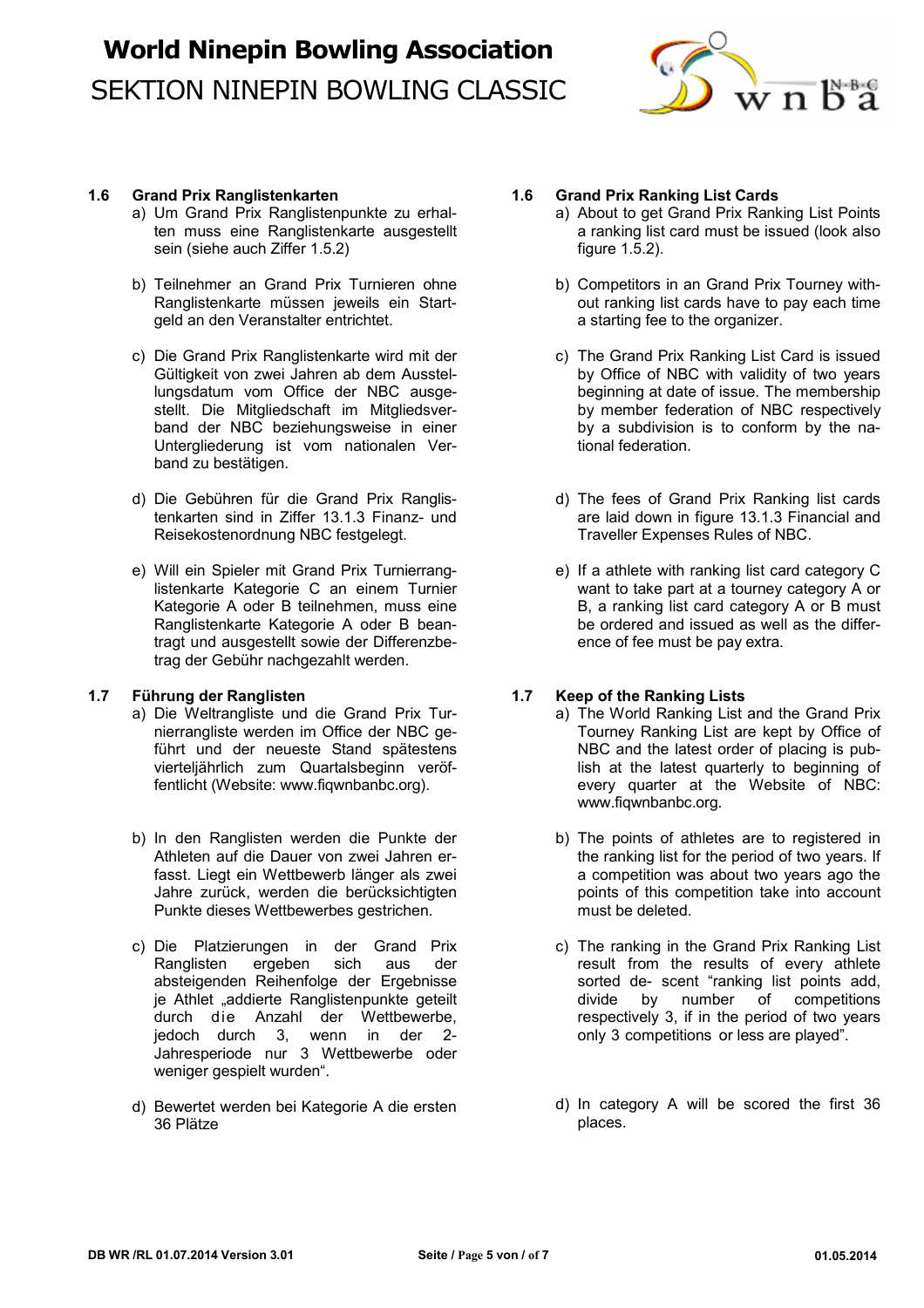

- e) Erhält ein Spieler bei Teilnahme an einem Wettbewerb keine Punkte (ohne Weltranglistenkarte, Platzierung auf Rang ohne Punkte) wird gleichwohl dieser Wettbewerb im Sinne von Buchstabe b) mit NULL Punkten gewertet.
- f) Spitzenspieler, die wegen Verletzung oder Krankheit an einer Weltmeisterschaft nicht teilnehmen können, werden auf Antrag des nationalen Verbandes gesetzt (zum Beispiel Platz 2 a).

**2.1 Recognition**<br>Weltrekorde werden nur anerkannt, wenn die-<br>World records are recognized only, if they were Weltrekorde werden nur anerkannt, wenn die-<br>se während Weltmeisterschaften erzielt wurse während Weltmeisterschaften erzielt wur-<br>
den. Die Weltrekorde sind durch das Schieds-<br>
records have to be confirmed by court of arbigericht zu bestätigen. The station of the station of the station.

Wird während einer Veranstaltung der beste-<br>If an exist world record beaten several times hende Weltrekord mehrmals überboten, dann during a event, then only the each time best wird nur die jeweils beste Leistung als neuer result must be rated, recognized and honoured Weltrekord gewertet, anerkannt und geehrt. **as new world record.** And we world record.

#### **2.2 Rekordliste und Ehrung 2.2 Record List and honour**

Die Rekordlisten werden im Office der NBC The record lists are kept by Office of NBC. The geführt. Die Rekordinhaber erhalten jeweils ein record holders get a diploma each time. By Diplom. Bei Mannschaftsrekorden wird jeweils team records is issued one team diploma each ein Mannschaftsdiplom ausgestellt. The control of time.

**2.3 Geführte Weltrekorde 2.3 World Records are kept**

| Einzel               |  | je 1 x 120 Wurf kombiniert             |
|----------------------|--|----------------------------------------|
| Kombination*         |  | je 1 x 120 Wurf kombiniert             |
| und                  |  | 1 x 40 Wurf kombiniert                 |
| 6er-Team             |  | je 6 x 120 Wurf kombiniert             |
| 4er-Team             |  | je 4 x 120 Wurf kombiniert             |
| <b>Einzel Sprint</b> |  | je 1 x 40 Wurf kombiniert              |
| Tandem               |  | je 1 x 30 Wurf kombiniert              |
|                      |  | Tandem Mixed je 1 x 30 Wurf kombiniert |

in den Altersklassen Damen, Herren, U23 und by all age groups women, men, U 23 and U 18<br>U18 jeweils weiblich und männlich sofern der som be each time female and male so far the in ques-U18 jeweils weiblich und männlich sofern der betreffende Wettbewerb in einer Weltmeister-<br>
tion competition is played in a world championschaft gespielt wird. Ship. Ship. Ship. Ship. Ship. Ship. Ship. Ship. Ship. Ship. Ship. Ship. Ship. Ship. Ship. Ship. Ship. Ship. Ship. Ship. Ship. Ship. Ship. Ship. Ship. Ship. Ship. Ship. Ship. Ship. Ship. Ship. Ship. Sh

\*Kombination: \* Combination

Einzel und Sprint sprint.

+ Ergebnis aus Einzelfinale result of the single final

- e) If an athlete take part in a competition and get no points (without world ranking card, without points because place without points), nevertheless this competition is to scored with NULL points according to the spirit of letter b).
- f) Top athletes can't take part by a world championship because of hurt or illness, are set by application of national federation (for example rank 2a).

## **2. Weltrekorde 2. World Records**

records have to be confirmed by court of arbi-

The NBC recognize World Records latest by

| Einzel        | je 1 x 120 Wurf kombiniert             | Single       | every 1 x 120 balls combine                |
|---------------|----------------------------------------|--------------|--------------------------------------------|
| Kombination*  | je 1 x 120 Wurf kombiniert             | Combination* | every 3 x 120 balls combine                |
| und           | 1 x 40 Wurf kombiniert                 |              | Und 1 x 40 balls combine                   |
| 6er-Team      | je 6 x 120 Wurf kombiniert             | 6er-Team     | every 6 x 120 balls combine                |
| 4er-Team      | je 4 x 120 Wurf kombiniert             | 4er-Team     | every 4 x 120 balls combine                |
| Einzel Sprint | je 1 x 40 Wurf kombiniert              |              | Single's Sprint every 1 x 40 balls combine |
| Tandem        | je 1 x 30 Wurf kombiniert              | Tandem       | every 1 x 30 balls combine                 |
|               | Tandem Mixed je 1 x 30 Wurf kombiniert |              | Tandem Mixed every 1 x 30 balls combine    |

Allgemeine Klasse: Beste Ergebnisse aus General Class: Best results from single and

U18 und U23: Mannschaftsergebnis/Spieler **Network CO23: Result of the team/player plus**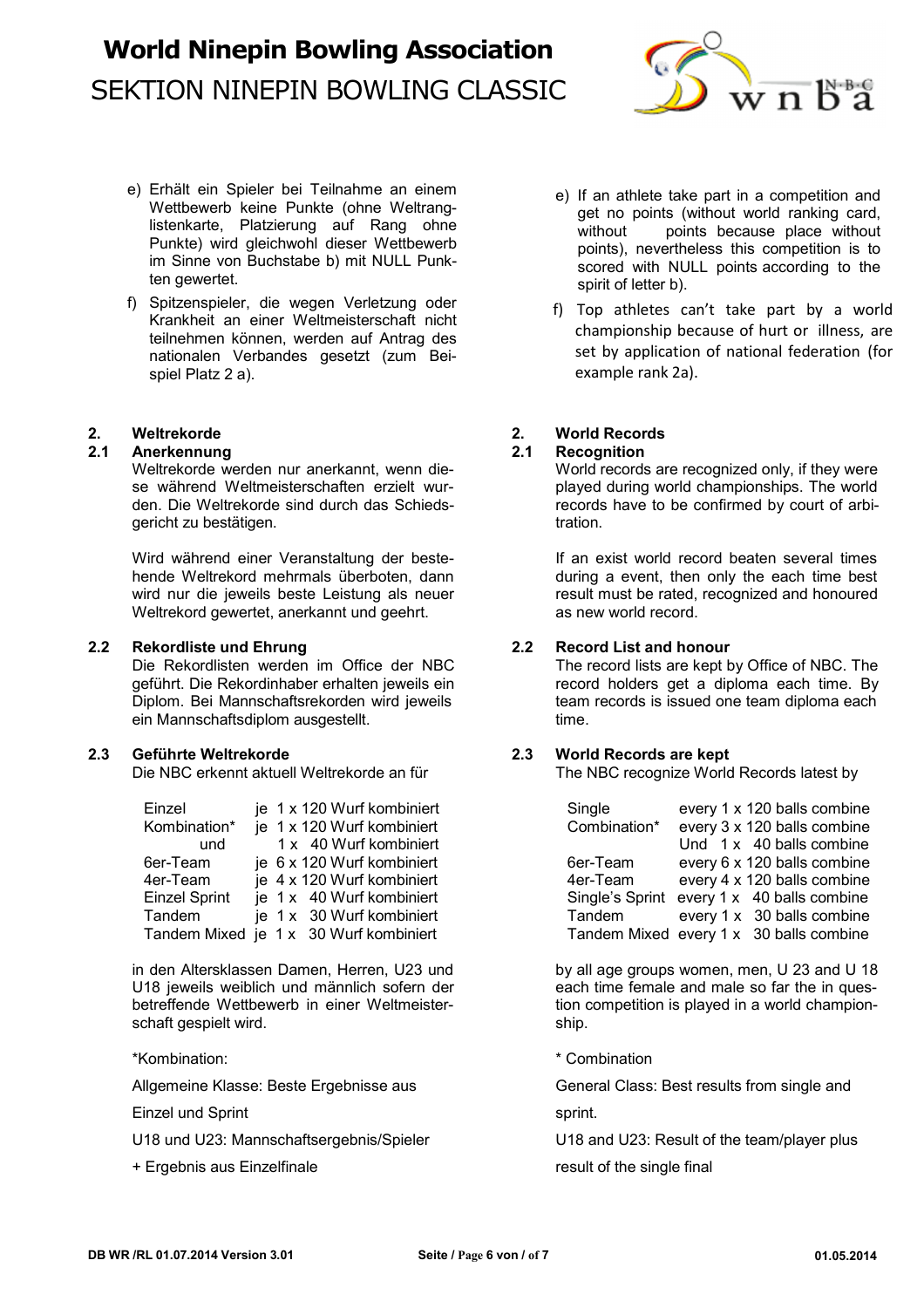



**2.4 Weltrekordanerkennung in höherer Alters- 2.4 Recognition of World Record in higher age klasse groups**

Altersklasse und wurde dieses Ergebnis von either agroup and this result is not yet played of an Sportlern einer höheren Altersklasse noch athlete of a higher age group, so also this re-Sportlern einer höheren Altersklasse noch athlete of a higher age group, so also this re-<br>
nicht erreicht, so wird diese Leistung auch als
sult must be recognized as world record of the nicht erreicht, so wird diese Leistung auch als sult must be recognization as world record well record well re<br>Weltrekord der höheren Altersklasse aner-Weltrekord der höheren Altersklasse anerkannt.

Diese Durchführungsbestimmungen treten mit Wirkung zum 01.07.2014 in Kraft.

Alle bisher erlassenen Durchführungsbestimmungen treten mit Ablauf des 30.06.2014 außer Kraft.

Erzielt ein Athlet einen Weltrekord in seiner **If an athlete played a world record in his age**<br>Altersklasse und wurde dieses Ergebnis von **In the State and the senation of an** 

### **3. Inkrafttreten 3. Entry into force**

These Implementing Regulations come into force from July 1<sup>st</sup> 2014.

All Implementing Regulations until now enact are not longer in force as June 30<sup>th</sup> 2014.